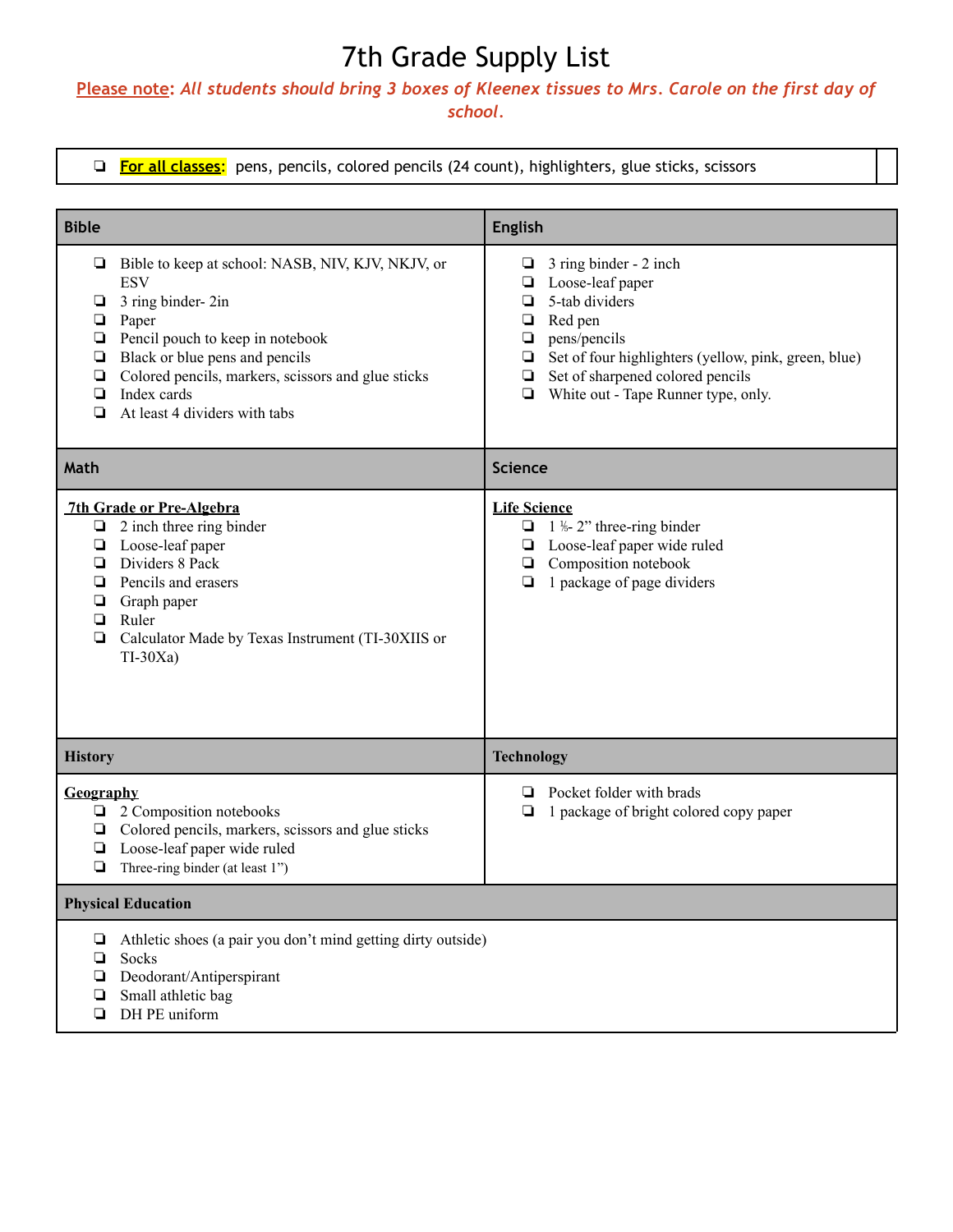#### Please note: All students should bring 3 boxes of Kleenex tissues to Mrs. Carole on the first day of

*school.*

| <b>Bible</b>                                                                                                                                                                                                                                                                                               | <b>English</b>                                                                                                                                                                                             |
|------------------------------------------------------------------------------------------------------------------------------------------------------------------------------------------------------------------------------------------------------------------------------------------------------------|------------------------------------------------------------------------------------------------------------------------------------------------------------------------------------------------------------|
| Youth Study Bible with dictionary or concordance:<br>❏<br>must be one of the following translations: NASB, NIV<br>2008 or earlier, KJV, NKJV, or ESV<br>2 inch three ring binder with loose-leaf paper<br>❏<br>5 tab dividers<br>❏<br>Whiteout tape<br>❏<br>Colored pencils, scissors and glue sticks<br>❏ | Three-ring binder (at least 1")<br>❏<br>Loose-leaf paper - College Ruled<br>o<br>5 tab dividers<br>❏<br>Red Pen<br>❏<br>❏<br>Highlighter<br>Blue/black pens or pencils<br>❏<br>White Out (non-liquid)<br>❏ |
| <b>Math</b>                                                                                                                                                                                                                                                                                                | <b>Science</b>                                                                                                                                                                                             |
| 8th math-Pre Algebra - Algebra 1<br>$\Box$ 2 inch three ring binder<br>Loose-leaf paper<br>❏<br>Dividers 8 Pack<br>$\Box$<br>Pencils and erasers<br>❏<br>Graph paper<br>◘<br>▫<br>Ruler<br>$\Box$<br>Calculator Made by Texas Instrument (TI-30XIIS or<br>$TI-30Xa)$                                       | <b>Physical Science</b><br>Three-ring binder, loose-leaf paper<br>$\Box$<br>Calculator<br>❏<br>5 tab dividers<br>◘<br>Pencil pouch<br>❏<br>Dry Erase Markers (2)<br>⊔<br>Index cards<br>◘                  |
| <b>History</b>                                                                                                                                                                                                                                                                                             | <b>Physical Education</b>                                                                                                                                                                                  |
| <b>World History 8</b><br>$\Box$ 3-ring binder<br>Loose leaf paper<br>❏                                                                                                                                                                                                                                    | Athletic shoes (a pair that you don't mind getting dirty<br>⊔<br>outside)<br>Socks<br>Deodorant/Antiperspirant<br>❏<br>Small athletic bag<br>⋼<br>DH PE uniform<br>□                                       |
| <b>Music</b>                                                                                                                                                                                                                                                                                               | <b>Technology</b>                                                                                                                                                                                          |
| Pocket Folder<br>❏                                                                                                                                                                                                                                                                                         | Pocket folder with brads<br>❏                                                                                                                                                                              |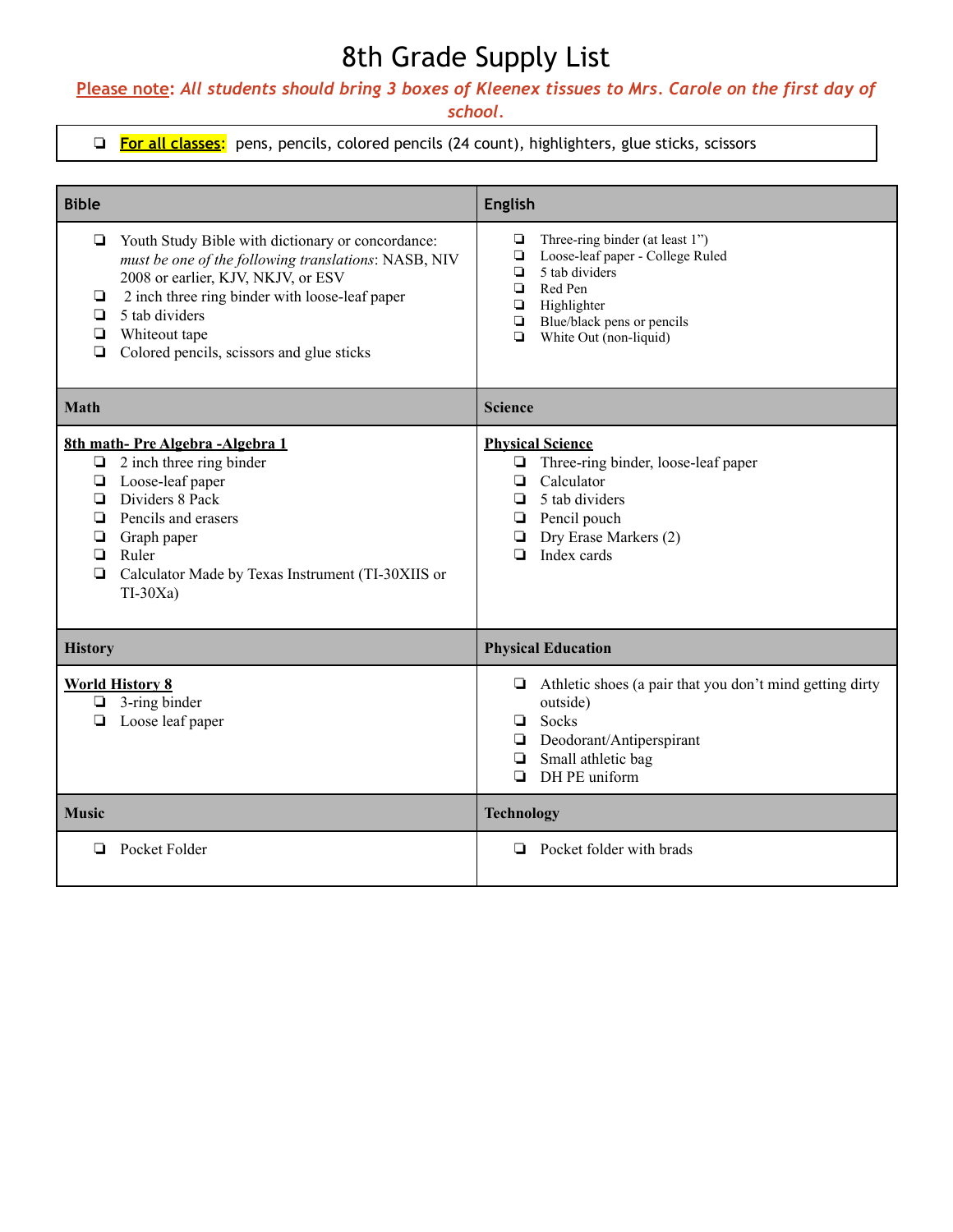Please note: All students should bring 3 boxes of Kleenex tissues to Mrs. Carole on the first day of school.

| <b>Bible</b>                                                                                                                                                                                                                                                                                                                                                                                                                                                                                                                                   | <b>English</b>                                                                                                                                                                                                                                                                                                                                                                                                                                                         |  |
|------------------------------------------------------------------------------------------------------------------------------------------------------------------------------------------------------------------------------------------------------------------------------------------------------------------------------------------------------------------------------------------------------------------------------------------------------------------------------------------------------------------------------------------------|------------------------------------------------------------------------------------------------------------------------------------------------------------------------------------------------------------------------------------------------------------------------------------------------------------------------------------------------------------------------------------------------------------------------------------------------------------------------|--|
| <b>Old Testament Survey</b><br>$\Box$ Bible: must be one of the following translations:<br>NASB, NIV 2008 or earlier, KJV, NKJV, or ESV<br>$\Box$ 1 three-ring binder (no spiral bound)<br>Loose-leaf paper<br>❏<br>White-out (non-liquid)<br>❏<br>Black, blue, and red pens<br>❏                                                                                                                                                                                                                                                              | <b>English 9</b><br>$\Box$ 2 inch three-ring binder<br>Composition notebook<br>❏<br>Loose-leaf paper<br>❏<br>2 composition notebooks<br>Red pens<br>❏<br>Black or Blue pens<br>❏<br>Sharpened pencils<br>White out non-liquid<br>$\Box$ Colored pencils<br>Honors English 9<br>$\Box$ 2 inch binder (shared with HWH9)<br>$\Box$ Composition notebook (2)<br>$\Box$ Loose leaf paper<br>Blue or black pen, red pen, pencils<br>Non-liquid White Out<br>Colored pencils |  |
| Math                                                                                                                                                                                                                                                                                                                                                                                                                                                                                                                                           | <b>Science</b>                                                                                                                                                                                                                                                                                                                                                                                                                                                         |  |
| Geometry<br>$\Box$ Graph paper<br>$\Box$ Scientific calculator--graphing calculator isn't<br>required, but will be next year for Algebra II<br>Compass (invest in a quality one)<br>❏<br>Protractor<br>❏<br>Ruler<br>❏<br>3 ring binder with loose-leaf paper<br>❏<br>$\Box$<br>Composition book<br><b>Algebra</b><br>$\Box$ Calculator Made by Texas Instrument (TI-30XIIS or<br>$TI-30Xa)$<br>$\Box$ 2 inch three ring binder<br>❏<br>Dividers 8 Pack<br>Loose-leaf paper<br>❏<br>Pencils and erasers<br>▫<br>Graph paper<br>❏<br>Ruler<br>▫ | <b>Biology 1 or Honors Biology 1</b><br>$\Box$ 1 three-ring binder<br>Loose-leaf paper<br>❏<br>Composition notebook for labs (not graph)<br>❏<br>1 package of tab dividers<br>❏<br>1 roll of paper towels<br>❏                                                                                                                                                                                                                                                         |  |
| <b>History</b>                                                                                                                                                                                                                                                                                                                                                                                                                                                                                                                                 |                                                                                                                                                                                                                                                                                                                                                                                                                                                                        |  |
| <b>World History 9</b><br>$\Box$ Blue or black ink pens, red pen, pencils<br>$\Box$ 3-ring binder<br><b>Loose-leaf paper</b><br>2 composition notebooks, lined paper<br>□<br>Package of 100 3x5 index cards<br>9.                                                                                                                                                                                                                                                                                                                              | Honors World History 9 (may share a binder with HE9)<br>$\Box$ 3-ring binder with 2 dividers<br>$\Box$ Loose-leaf paper<br>Black or blue pen, red pen, pencils<br>⊔<br>Highlighters<br>▫<br>Colored pencils<br>❏                                                                                                                                                                                                                                                       |  |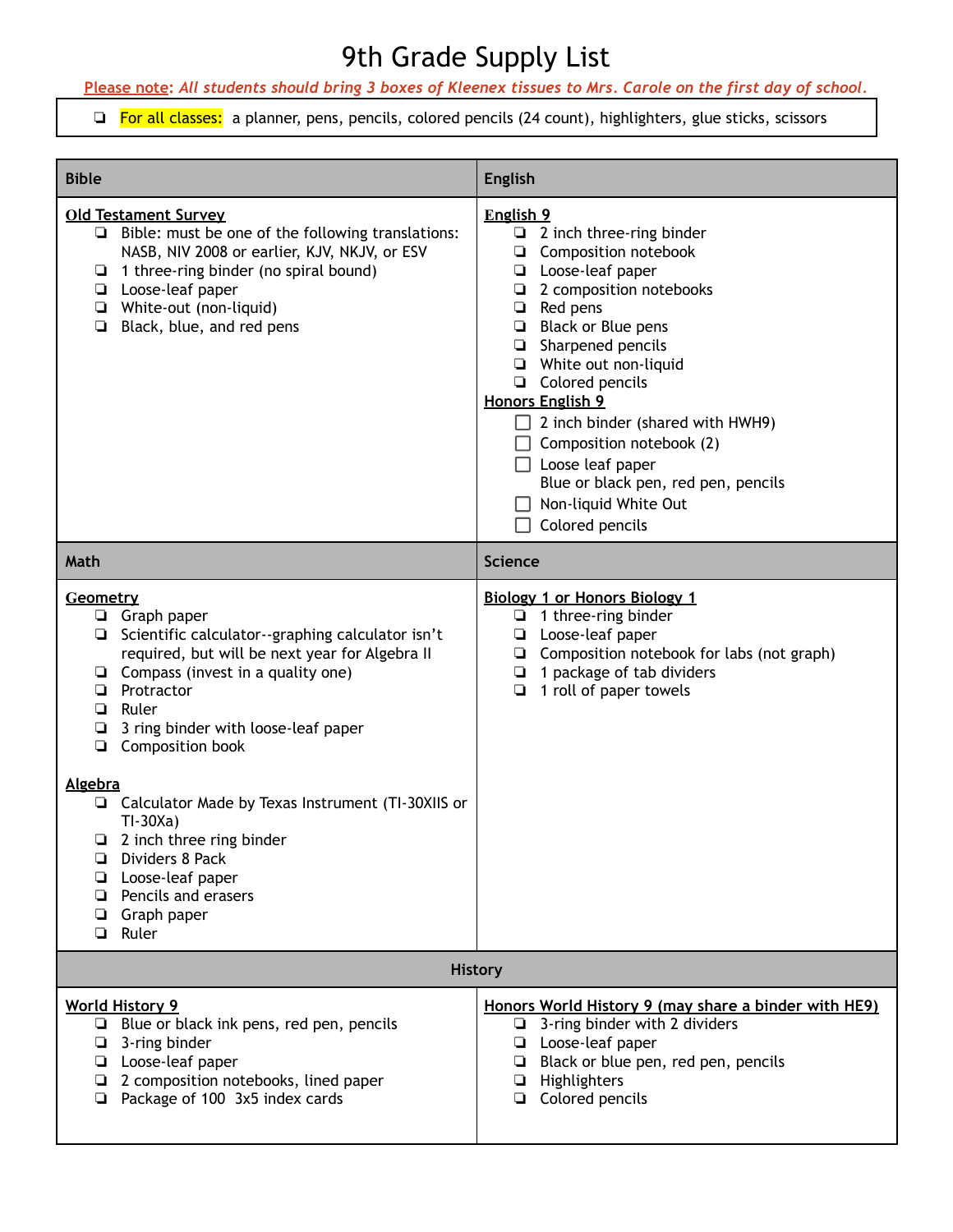Please note: All students should bring 3 boxes of Kleenex tissues to Mrs. Carole on the first day of school.

| <b>Bible</b>                                                                                                                                                                                                                                                                                                                                                                                                                                                                                                                                                                                                                                                                              | <b>English</b>                                                                                                                                                                                                                                                                                                                                                                                                                                                                                                                                                                                                                                                                                                                                                                                                               |  |
|-------------------------------------------------------------------------------------------------------------------------------------------------------------------------------------------------------------------------------------------------------------------------------------------------------------------------------------------------------------------------------------------------------------------------------------------------------------------------------------------------------------------------------------------------------------------------------------------------------------------------------------------------------------------------------------------|------------------------------------------------------------------------------------------------------------------------------------------------------------------------------------------------------------------------------------------------------------------------------------------------------------------------------------------------------------------------------------------------------------------------------------------------------------------------------------------------------------------------------------------------------------------------------------------------------------------------------------------------------------------------------------------------------------------------------------------------------------------------------------------------------------------------------|--|
| <b>New Testament Survey</b><br>$\Box$ Bible must be one of the following<br>translations: NASB, NIV 2008 or earlier,<br>KJV, NKJV, or ESV<br>$\Box$ Three-ring binder, loose-leaf paper                                                                                                                                                                                                                                                                                                                                                                                                                                                                                                   | English 10 and Honors 10 (Pre-AP)<br>$\Box$ Three-ring binder (at least 1")<br>Loose-leaf paper - College Ruled<br>❏<br>$\Box$ 5 tab dividers<br>Red Pen<br>$\Box$ Highlighter<br>$\Box$ Blue/black pens or pencils<br>$\Box$ White Out (non-liquid)                                                                                                                                                                                                                                                                                                                                                                                                                                                                                                                                                                         |  |
| Math                                                                                                                                                                                                                                                                                                                                                                                                                                                                                                                                                                                                                                                                                      | <b>Science</b>                                                                                                                                                                                                                                                                                                                                                                                                                                                                                                                                                                                                                                                                                                                                                                                                               |  |
| Algebra II<br>$\Box$ 2" three-ring binder<br>loose-leaf paper<br>$\Box$<br>Graph paper<br>❏<br>Ruler<br>$\Box$<br>Graphing calculator (TI-84 plus CE)<br>$\Box$<br>Honors Algebra II with Trigonometry<br>2" three-ring binder<br>❏<br>Loose-leaf paper<br>$\Box$<br><b>Graph Paper</b><br>$\Box$<br>Protractor<br>$\Box$<br>$\Box$<br>Ruler<br>TI 84 Plus CE Graphing Calculator<br>$\Box$<br>Geometry: (see 9th grade list)<br>$\Box$ Graph paper<br>Pencils, protractor, ruler<br>$\Box$ Scientific calculator--graphing calculator<br>isn't required, but will be next year for<br>Algebra II<br>$\Box$ Compass (invest in a quality one)<br>3 ring binder with loose-leaf paper<br>❏ | <b>Biology II</b><br>$\Box$ 1 three-ring binder, loose-leaf paper<br>$\Box$ Package of tab dividers<br>$\Box$ Composition notebook for labs (not graph)<br>$\Box$ 1 roll of paper towels<br>Chemistry/Honors Chemistry (CHM104)/Physical Science<br>$\Box$ 12" three-ring binder, loose-leaf paper, dividers<br>$\Box$ (Chem, Hon Chem): 1 box of nitrile gloves in<br>student's size<br>1 composition notebook (approximately 7.5" x 9.5")<br>❏<br>preferably graph paper NOT SPIRAL<br>Quadrille graph paper<br>$\Box$ Pencils<br>Non-graphing scientific calculator (trig functions,<br>❏<br>scientific notations, logarithms), TI-30XA<br>Small package of sheet protectors (place in<br>❏<br>notebook)<br>$\Box$ Glue stick<br>$\Box$ (Chemistry) 1 gallon distilled water<br>(Phys Sci) 1 pack bright colors cardstock |  |
| <b>History</b>                                                                                                                                                                                                                                                                                                                                                                                                                                                                                                                                                                                                                                                                            |                                                                                                                                                                                                                                                                                                                                                                                                                                                                                                                                                                                                                                                                                                                                                                                                                              |  |
| U.S. History 10 or Honors U.S. History 10<br>1 two inch binder<br>Q.<br>Loose-leaf paper<br>❏<br>Ink pens (blue, black, and red), pencils, & colored pencils<br>▫                                                                                                                                                                                                                                                                                                                                                                                                                                                                                                                         |                                                                                                                                                                                                                                                                                                                                                                                                                                                                                                                                                                                                                                                                                                                                                                                                                              |  |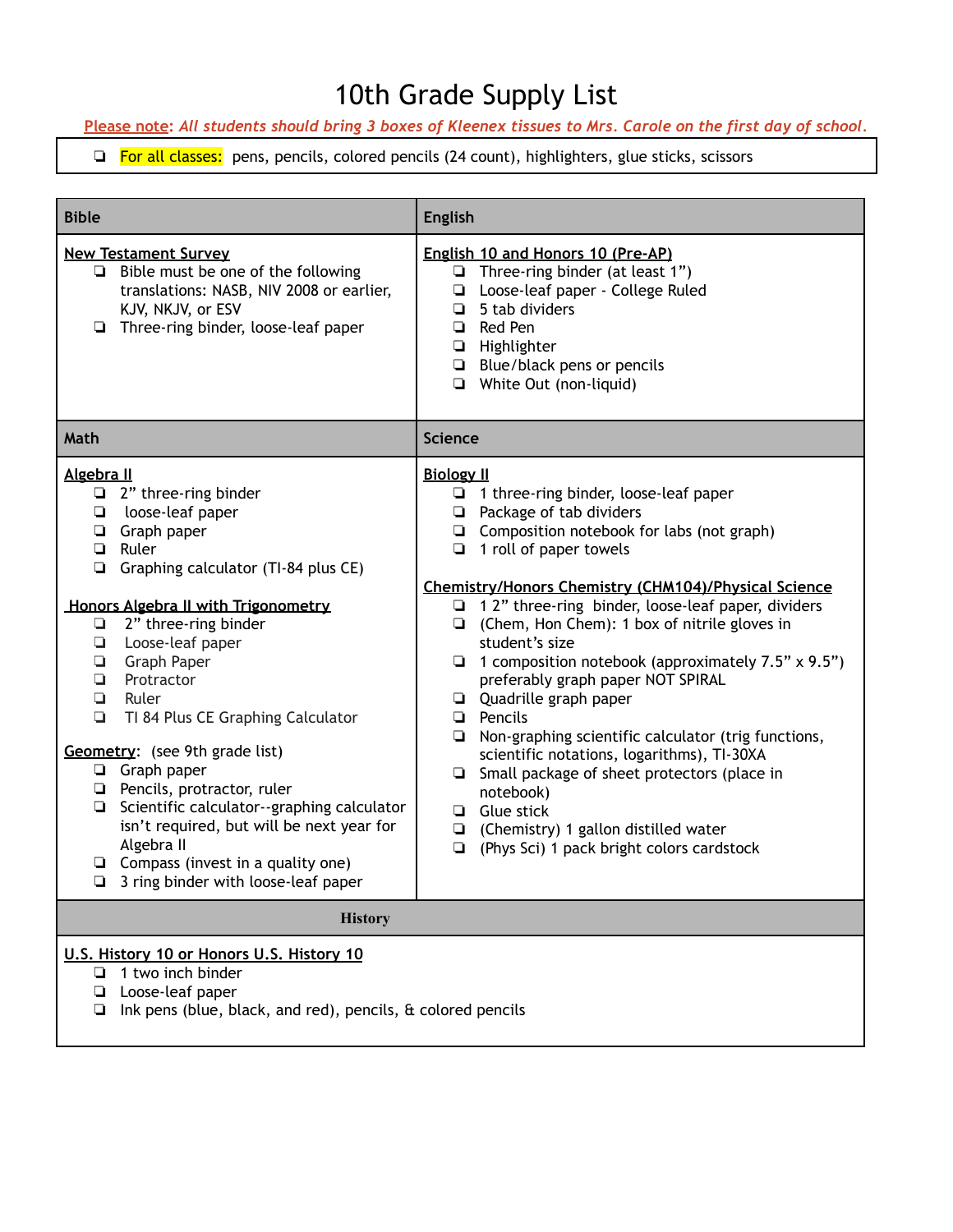*All students should bring 3 boxes of Kleenex tissues to Mrs. Carole on the first day of school.*

| <b>Bible</b>                                                                                                                                                                                                                                                                                                                                                                                                                                                                                                                                                           | <b>English</b>                                                                                                                                                                                                                                                                                                                                                                                                                                                                                                                                                                                                                                                                                                                                                                                                                                                                                                                                                                                               |
|------------------------------------------------------------------------------------------------------------------------------------------------------------------------------------------------------------------------------------------------------------------------------------------------------------------------------------------------------------------------------------------------------------------------------------------------------------------------------------------------------------------------------------------------------------------------|--------------------------------------------------------------------------------------------------------------------------------------------------------------------------------------------------------------------------------------------------------------------------------------------------------------------------------------------------------------------------------------------------------------------------------------------------------------------------------------------------------------------------------------------------------------------------------------------------------------------------------------------------------------------------------------------------------------------------------------------------------------------------------------------------------------------------------------------------------------------------------------------------------------------------------------------------------------------------------------------------------------|
| <b>Systematic Theology</b><br>Bible must be one of the following<br>❏<br>translations: NASB, NIV 2008 or<br>earlier, KJV, NKJV, or ESV<br>1 three-ring binder, loose-leaf<br>❏<br>paper<br>Blue, black, and red pens<br>❏<br>White-out (non-liquid)<br>❏                                                                                                                                                                                                                                                                                                               | English 11<br>$\Box$ 2" three-ring binder, loose-leaf paper<br>White-out (non-liquid)<br>$\Box$ DHCA email account (student must USE their own account)<br>AP Language and Composition 11<br>$\Box$ 1 three inch, three-ring binder, loose-leaf paper<br>1 package of 8 divider tabs<br>❏<br>4 Highlighters-different colors<br>$\Box$ DHCA email account (student must USE their own account)                                                                                                                                                                                                                                                                                                                                                                                                                                                                                                                                                                                                               |
| Math                                                                                                                                                                                                                                                                                                                                                                                                                                                                                                                                                                   | Science                                                                                                                                                                                                                                                                                                                                                                                                                                                                                                                                                                                                                                                                                                                                                                                                                                                                                                                                                                                                      |
| <b>Honors Pre-Calculus/Dual Enrollment</b><br>$\Box$ 2" three-ring binder<br>Loose-leaf paper<br>❏<br><b>Graph Paper</b><br>❏<br>Protractor<br>Q.<br>Ruler<br>❏<br>TI 84 Plus CE Graphing Calculator<br>Algebra II<br>$\Box$ 2" three-ring binder<br>loose-leaf paper<br>❏<br>Graph paper<br>❏<br>Ruler<br>$\Box$<br>Graphing calculator (TI-84 plus)<br>$\Box$<br><b>AP Statistics/Dual Enrollment</b><br>2" three-ring binder<br>❏<br>Loose-leaf paper<br>Q<br>Graph Paper<br>$\Box$<br>Protractor<br>Q<br>❏<br>Ruler<br>$\Box$<br>TI 84 Plus CE Graphing Calculator | <b>Biology II</b><br>$\Box$ 1 three-ring binder, loose-leaf paper<br>1 package of tab dividers<br>❏<br>$\Box$ 1 composition notebook for labs (not graph)<br>$\Box$ 1 roll of paper towels<br>Chemistry & Honors Chemistry (CHM104)<br>$\Box$ 12" three-ring binder, loose-leaf paper<br>1 composition notebook (approximately 7.5" x 9.5")<br>❏<br>preferably graph paper NOT SPIRAL<br>Quadrille graph paper<br>$\Box$ Pencils<br>TI-30XA calculator<br>1 roll of paper towels<br>❏<br>Small package of sheet protectors (place in notebook)<br>❏<br>$\Box$ Glue stick<br>(Chem) 3"x5" notecards<br>$\Box$<br>Dual-Enrollment Chemistry (CHM111,112)<br>$\Box$ 1 three-ring binder, notebook paper<br>$\Box$ Highlighters and colored pencils<br>1 package of bright colors copy paper<br>$\Box$<br>Small Post-It notes<br>❏<br>1 gallon of distilled water<br>❏<br>1 graphing composition notebook<br>Q.<br>$\Box$ scientific calculator (may use TI 84 Plus)<br>$\Box$ Small package of sheet protectors |
|                                                                                                                                                                                                                                                                                                                                                                                                                                                                                                                                                                        | US History 11 & AP U.S. History                                                                                                                                                                                                                                                                                                                                                                                                                                                                                                                                                                                                                                                                                                                                                                                                                                                                                                                                                                              |
| <b>US History 11</b><br>□ Composition notebook<br>Black pen<br>❏<br>Red pen<br>❏                                                                                                                                                                                                                                                                                                                                                                                                                                                                                       | <b>APUSH</b><br>$\Box$ 3 inch 3-ring binder with loose leaf paper<br>10 dividers<br>□<br>Ink pens (blue, black, & red), pencils, & colored pencils<br>❏<br>4 packs of standard sized index cards (lined or unlined)<br>□                                                                                                                                                                                                                                                                                                                                                                                                                                                                                                                                                                                                                                                                                                                                                                                     |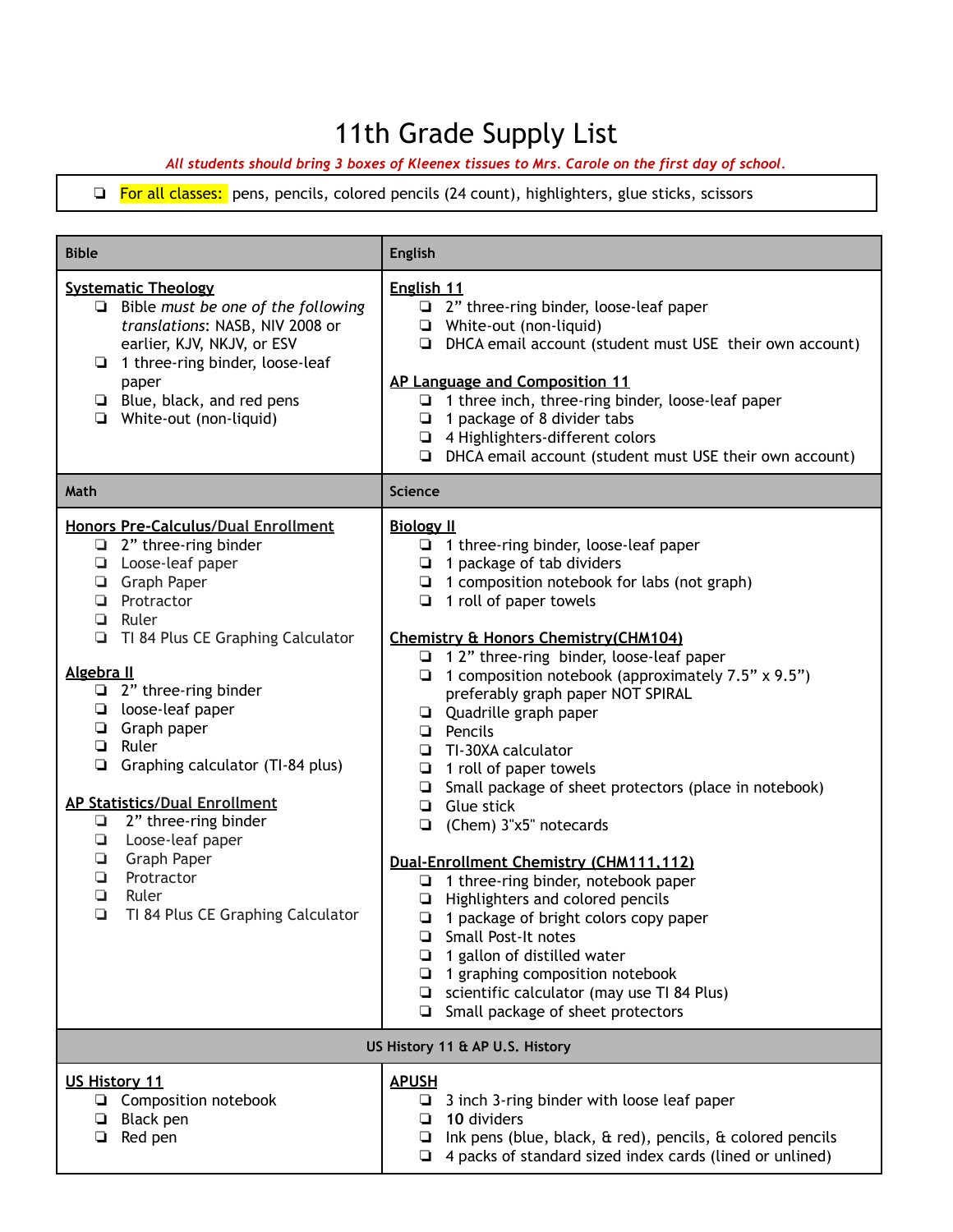*All students should bring 3 boxes of Kleenex tissues to Mrs. Carole on the first day of school.*

| <b>Bible</b>                                                                                                                                                                                                                                                                                                                                                                                                                                                                                                                                              | <b>English</b>                                                                                                                                                                                                                                                                                                                                                                                                                                                                                                                                                                                                                                                                                                                                                 |
|-----------------------------------------------------------------------------------------------------------------------------------------------------------------------------------------------------------------------------------------------------------------------------------------------------------------------------------------------------------------------------------------------------------------------------------------------------------------------------------------------------------------------------------------------------------|----------------------------------------------------------------------------------------------------------------------------------------------------------------------------------------------------------------------------------------------------------------------------------------------------------------------------------------------------------------------------------------------------------------------------------------------------------------------------------------------------------------------------------------------------------------------------------------------------------------------------------------------------------------------------------------------------------------------------------------------------------------|
| <b>Apologetics</b><br>Bible must be one of the following translations:<br>$\Box$<br>NASB, NIV 2008 or earlier, KJV, NKJV, or ESV<br>Notebook- can be composition, notebook, or<br>3-ring binder<br>□ 1 Folder<br>Pencils<br>$\Box$                                                                                                                                                                                                                                                                                                                        | English 12/ Dual Enrollment/AP Literature<br>$\Box$ Three-ring binder (at least 1")<br>Loose-leaf paper - College Ruled<br>$\Box$<br>5 tab dividers<br>Q.<br>$\Box$ Red Pen<br>$\Box$ Highlighter<br>$\Box$ Blue/black pens or pencils<br>$\Box$ White Out (non-liquid)                                                                                                                                                                                                                                                                                                                                                                                                                                                                                        |
| Math                                                                                                                                                                                                                                                                                                                                                                                                                                                                                                                                                      | Science                                                                                                                                                                                                                                                                                                                                                                                                                                                                                                                                                                                                                                                                                                                                                        |
| Algebra III<br>$\Box$ 2" three-ring binder with 5 dividers<br>$\Box$ Loose-leaf paper<br>$\Box$ Graph paper<br><b>Q</b> Ruler<br>□ Scientific calculator (TI-30XA)<br>Honors Pre-Calculus/Dual Enrollment<br>$\Box$ 2" three-ring binder<br>$\Box$ Loose-leaf paper<br>Graph Paper<br><b>D</b> Protractor<br><b>Q</b> Ruler<br>TI 84 Plus CE Graphing Calculator<br><b>AP Statistics/Dual Enrollment</b><br>2" three-ring binder<br>Loose-leaf paper<br>Q<br>o.<br>Graph Paper<br>❏<br>Protractor<br>Ruler<br>❏<br>TI 84 Plus CE Graphing Calculator<br>❏ | <b>Forensics/Honors Forensics</b><br>$\Box$ 1 three-ring binder, loose-leaf paper<br>1 package of tab dividers<br>❏<br>$\Box$ 1 roll paper towels<br>Dual-Enrollment Chemistry (CHM111,112)<br>$\Box$ 1 three-ring binder, notebook paper<br>$\Box$ Highlighters and colored pencils<br>$\Box$ 1 package of bright colors copy paper<br>Small Post-It notes<br>$\Box$ 1 gallon of distilled water<br>$\Box$ 1 graphing composition notebook<br>$\Box$ scientific calculator (may use TI 84 Plus)<br>$\Box$ Small package of sheet protectors<br><b>AP Physics</b><br>2" three-ring binder and loose-leaf paper<br>❏<br>$\Box$<br>Graph Paper<br>Ruler<br>Q.<br>❏<br>Protractor<br>Red, Blue Green Colored pens<br>❏<br>TI 84 Plus CE Graphing Calculator<br>Q. |
| <b>AP Calculus/Dual Enrollment</b><br>$\Box$ 2" three-ring binder<br>Loose-leaf paper<br>Graph Paper<br>□<br>Ruler<br>❏<br>TI 84 Plus CE Graphing Calculator<br>Q                                                                                                                                                                                                                                                                                                                                                                                         |                                                                                                                                                                                                                                                                                                                                                                                                                                                                                                                                                                                                                                                                                                                                                                |
| <b>History</b>                                                                                                                                                                                                                                                                                                                                                                                                                                                                                                                                            |                                                                                                                                                                                                                                                                                                                                                                                                                                                                                                                                                                                                                                                                                                                                                                |